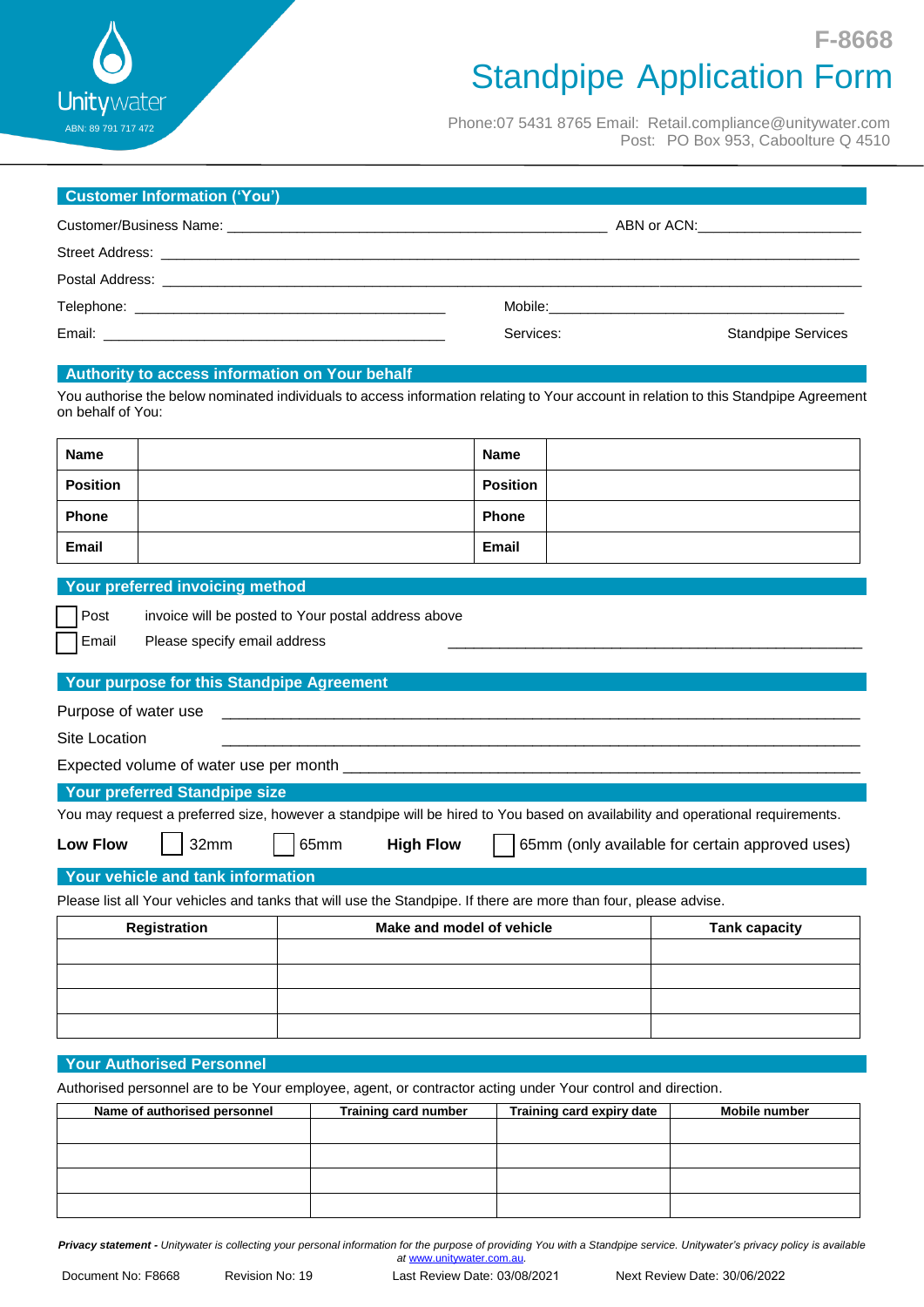$\Box$  $\Box$  $\begin{bmatrix} 1 \\ 0 \end{bmatrix}$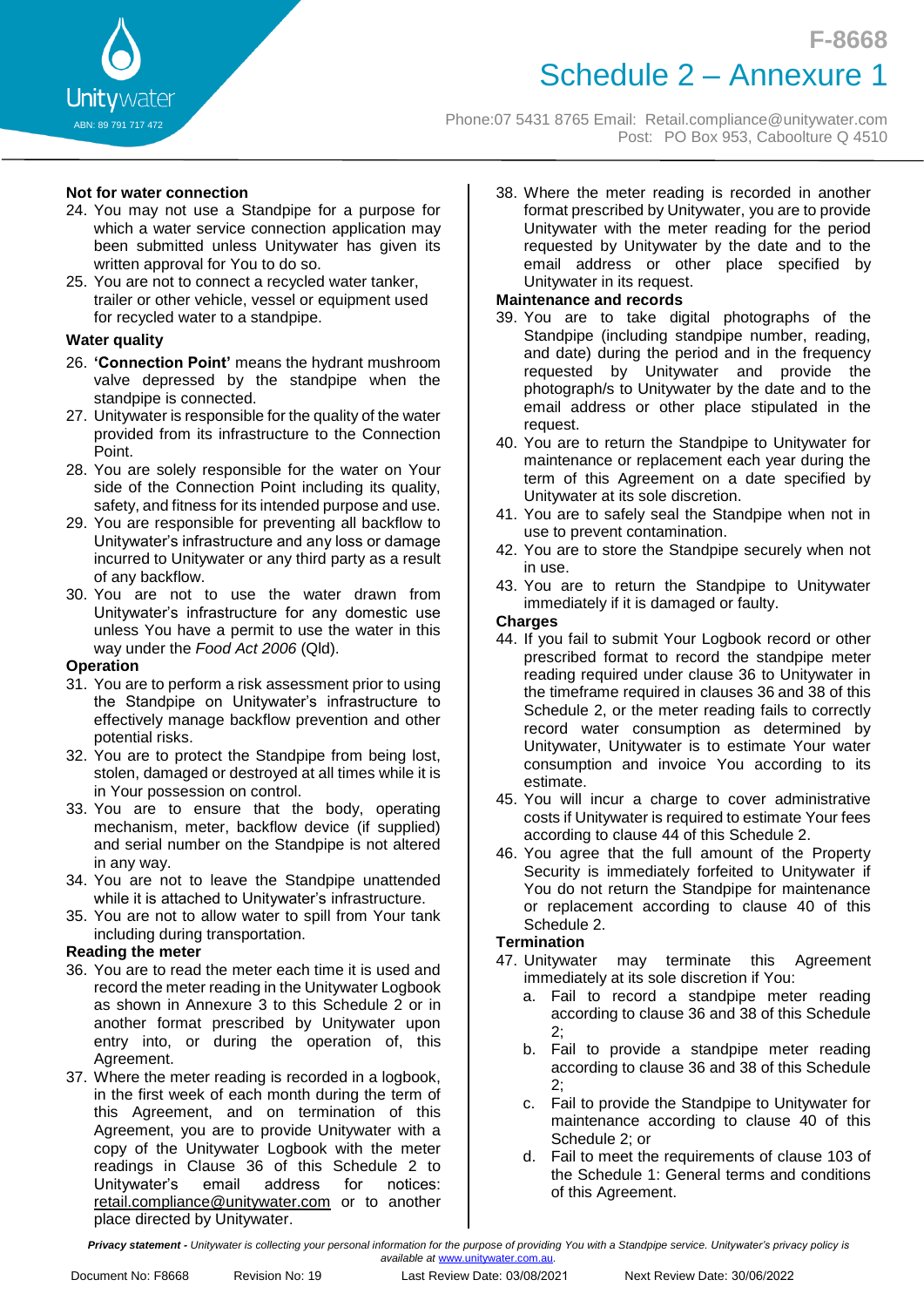

### **F-8668** Schedule 2 – Annexure 1

Phone:07 5431 8765 Email: Retail.compliance@unitywater.com Post: PO Box 953, Caboolture Q 4510

# **Approved Hydrant Locations**

#### **Approved Hydrant locations for high flow Metered Hydrant Standpipe Approved for the Caboolture, Pine Rivers and Redcliffe Districts only**

| <b>SUBURB</b>         | <b>Suburb and Street</b>                               | <b>Hydrant Location</b>                                                                                                                                                    |  |  |
|-----------------------|--------------------------------------------------------|----------------------------------------------------------------------------------------------------------------------------------------------------------------------------|--|--|
| <b>ALBANY CREEK</b>   | <b>Jinker Track</b>                                    | 1km from Old Northern Road or 2.4km from Bunya Rd (outside house 38)                                                                                                       |  |  |
| <b>ARANA HILLS</b>    | <b>Plucks Road</b>                                     | Opposite 89-91 Plucks Road.                                                                                                                                                |  |  |
| <b>ARANA HILLS</b>    | <b>Francis Road</b>                                    | Hydrant between South Pine and Collins Road.<br>Trucks are not to use driveway, to remain on the road at all times.                                                        |  |  |
| <b>BELLARA</b>        | Verdoni Street                                         | 84 Verdoni Street                                                                                                                                                          |  |  |
| <b>BUNYA</b>          | <b>Blue Hills Drive</b>                                | Between Elias Collins and Bunya Roads.                                                                                                                                     |  |  |
| <b>BUNYA</b>          | <b>Jinker Track</b>                                    | Near Intersection with Bunya Rd, 70m before entrance to James Drysdale<br>Reserve.                                                                                         |  |  |
| <b>CLEAR MOUNTAIN</b> | <b>Clear Mountain Drive</b>                            | Intersection of Clear Mountain Drive and Eatons Crossing Road.                                                                                                             |  |  |
| <b>CLEAR MOUNTAIN</b> | Eatons Crossing Road                                   | Approx 80m west of Sommers Street. Hydrant by power pole #97545. NOT at<br>intersection.                                                                                   |  |  |
| <b>CLONTARF</b>       | Duffield Road                                          | 100m west of Grice Street.                                                                                                                                                 |  |  |
| <b>DAKABIN</b>        | Kerr Road (eastern side)                               | Kerr Road just past no. 12, approx 400m from Old Gympie Road.                                                                                                              |  |  |
| <b>DAYBORO</b>        | Laceys Creek Road                                      | At bus turn around at the cemetery. Not to be used between the hours of<br>6.30am-8.45am and 3.30pm-4.30pm Monday to Friday.                                               |  |  |
| <b>EATONS HILL</b>    | <b>Bunya Park Drive</b>                                | End of Bunya Park Drive just past Minerva Court.                                                                                                                           |  |  |
| <b>EVERTON HILLS</b>  | <b>Bennetts Road</b>                                   | Hydrant outside Sylvia Gibbs Park.                                                                                                                                         |  |  |
| <b>GRIFFIN</b>        | Brays Road (eastern side of<br>Bruce Highway)          | Eastern side of Bruce Highway 150m east of overpass towards Wellington and<br>Cairns Roads.                                                                                |  |  |
| <b>KALLANGUR</b>      | Old Gympie Road                                        | In service road just past Viney Avenue.                                                                                                                                    |  |  |
| <b>KIPPA RING</b>     | Nathan Road                                            | 300m north of Pegasus Street or 600m south of Aerodrome.                                                                                                                   |  |  |
| <b>LAWNTON</b>        | Francis Road (Nuttall Park)                            | 180 metres from Youngs Crossing Road beside Sewage Pump Station 150.                                                                                                       |  |  |
| <b>PETRIE</b>         | <b>Beeville Road</b><br>(eastern side)<br>Two hydrants | Outside shopping centre both hydrants<br>* Primary hydrant back against traffic island<br>** Secondary near public phone box<br>*** Old hydrant on footpath NOT TO BE USED |  |  |
| <b>SAMFORD</b>        | Mt Samson Road                                         | Adjacent Eatons Crossing Road intersection.<br>Not to be used between 9.00pm and 6.00am any day. Engines must be<br>shut down.                                             |  |  |
| <b>SAMFORD</b>        | Mt. Glorious Road                                      | Approximately 80 metres west of roundabout.<br>Note: this site also serves as bus stop.                                                                                    |  |  |
| <b>WARNER</b>         | <b>Kremzow Road Warner</b>                             | 200m west of Rolland Parade.                                                                                                                                               |  |  |

*Privacy statement - Unitywater is collecting your personal information for the purpose of providing You with a Standpipe service. Unitywater's privacy policy is available at www.unitywater.com.au.*

Document No: F8668 Revision No: 20 Last Review Date: 03/08/2021 *(Minor amend 29/03/2022)*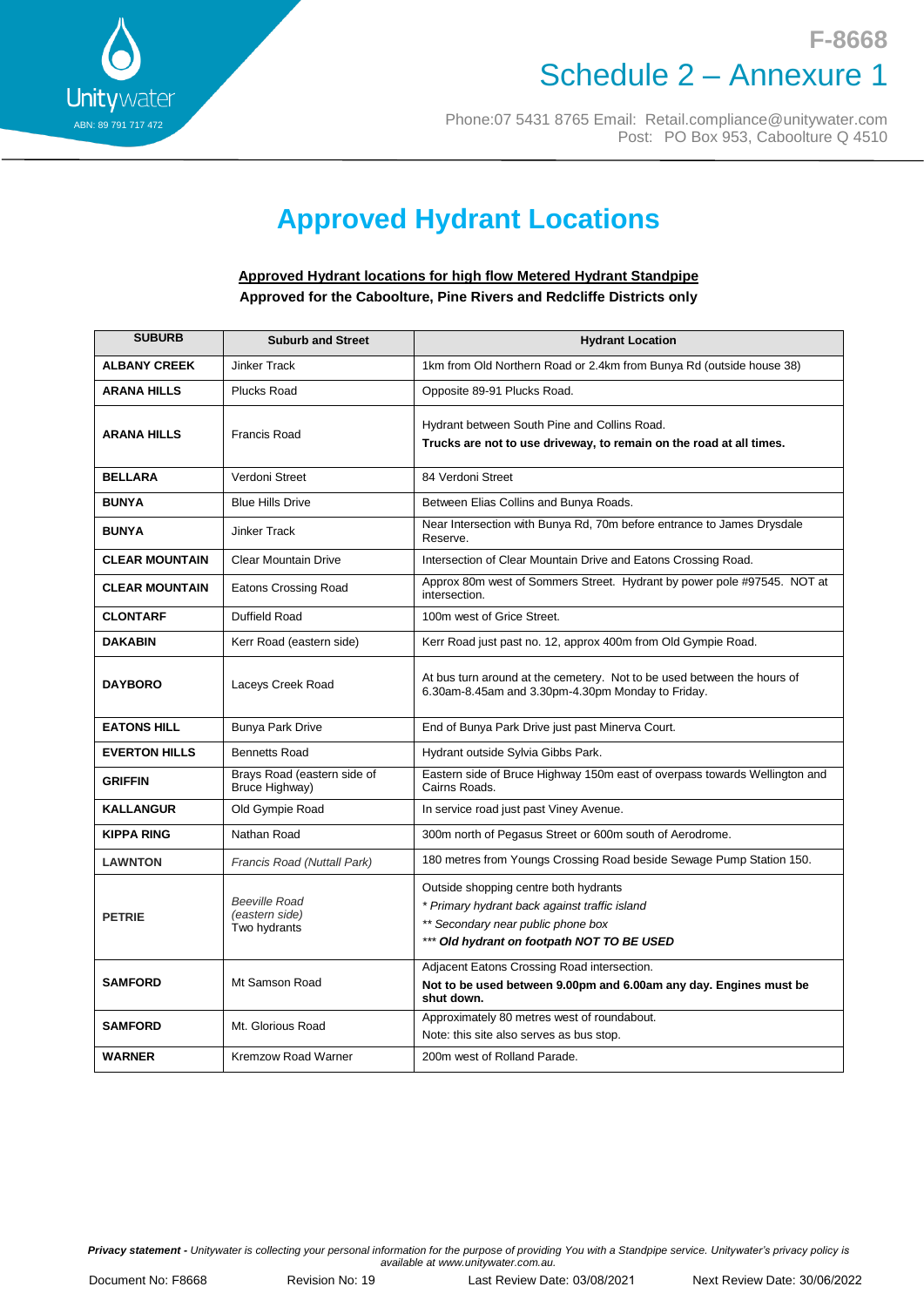

## **F-8668** Schedule 2 – Annexure 2

Phone:07 5431 8765 Email: [Retail.compliance@unitywater.com](mailto:Retail.compliance@unitywater.com) Post: PO Box 953, Caboolture Q 4510

**Permit Sticker Example**



**AUTHORISED WATER CARRIER** 

 $29 - 22R$ 



*Privacy statement - Unitywater is collecting your personal information for the purpose of providing You with a Standpipe service. Unitywater's privacy policy is available at www.unitywater.com.au.*

Document No: F8668 Revision No: 20 Last Review Date: 03/08/2021 *(Minor amend 29/03/2022)*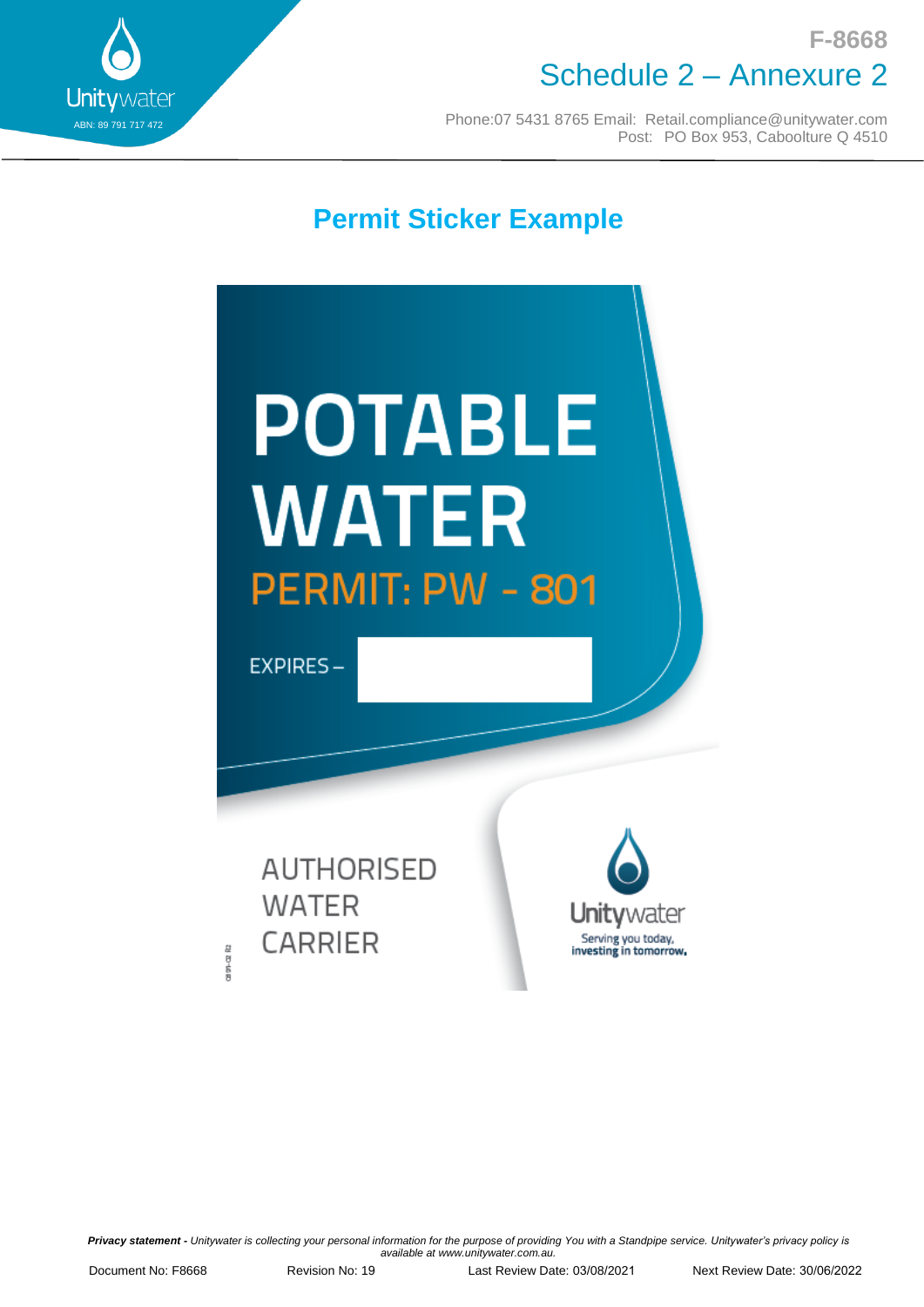## **F-8668** Schedule 2 – Annexure 3

Phone:07 5431 8765 Email: [Retail.compliance@unitywater.com](mailto:Retail.compliance@unitywater.com) Post: PO Box 953, Caboolture Q 4510

|                                                                  |                                 |                                                            |                                         | <b>LOGBOOK FOR METERED HYDRANT STANDPIPE</b>                        |                                       |                                                                    |                                    |  |  |
|------------------------------------------------------------------|---------------------------------|------------------------------------------------------------|-----------------------------------------|---------------------------------------------------------------------|---------------------------------------|--------------------------------------------------------------------|------------------------------------|--|--|
| Unitywater<br>ABN: 89 791 717 472                                |                                 | <b>Postal Address</b><br>PO Box 953<br>Caboolture QLD 4510 |                                         | <b>Customer Relations &amp; Compliance Team</b><br>Ph: 07 5431 8765 |                                       | Internet<br>www.unitywater.com<br>retail.compliance@unitywater.com |                                    |  |  |
| <b>Metered Hydrant Standpipe Number:</b><br><b>COMPANY NAME:</b> |                                 |                                                            |                                         |                                                                     |                                       |                                                                    |                                    |  |  |
|                                                                  | <b>Date</b>                     | <b>Time</b>                                                | <b>Fill point</b><br>(Hydrant Location) | <b>Delivery Address</b>                                             | <b>User of water</b><br>i.e. domestic | <b>MHS Reading</b><br>record before each use                       | <b>MHS Operator</b><br><b>Name</b> |  |  |
| 1                                                                |                                 |                                                            |                                         |                                                                     |                                       |                                                                    |                                    |  |  |
| 2                                                                |                                 |                                                            |                                         |                                                                     |                                       |                                                                    |                                    |  |  |
| 3                                                                |                                 |                                                            |                                         |                                                                     |                                       |                                                                    |                                    |  |  |
| 4                                                                |                                 |                                                            |                                         |                                                                     |                                       |                                                                    |                                    |  |  |
| 5                                                                |                                 |                                                            |                                         |                                                                     |                                       |                                                                    |                                    |  |  |
| 6                                                                |                                 |                                                            |                                         |                                                                     |                                       |                                                                    |                                    |  |  |
| $\overline{7}$                                                   |                                 |                                                            |                                         |                                                                     |                                       |                                                                    |                                    |  |  |
| 8                                                                |                                 |                                                            |                                         |                                                                     |                                       |                                                                    |                                    |  |  |
| 9                                                                |                                 |                                                            |                                         |                                                                     |                                       |                                                                    |                                    |  |  |
| 10                                                               |                                 |                                                            |                                         |                                                                     |                                       |                                                                    |                                    |  |  |
| 11                                                               |                                 |                                                            |                                         |                                                                     |                                       |                                                                    |                                    |  |  |
| 12                                                               |                                 |                                                            |                                         |                                                                     |                                       |                                                                    |                                    |  |  |
| 13                                                               |                                 |                                                            |                                         |                                                                     |                                       |                                                                    |                                    |  |  |
| 14                                                               |                                 |                                                            |                                         |                                                                     |                                       |                                                                    |                                    |  |  |
|                                                                  | <b>END OF THE MONTH READING</b> |                                                            |                                         |                                                                     |                                       |                                                                    |                                    |  |  |

#### **NOTES:**

ABN: 89 791 717 472

 $\overline{\phantom{a}}$ 

Unitywater

Logbook entries are to be received on or before the end of each month Fax completed form to: 07 5431 8853 or email retail.compliance@unitywater.com

*Privacy statement - Unitywater is collecting your personal information for the purpose of providing You with a Standpipe service. Unitywater's privacy policy is available at www.unitywater.com.au.*